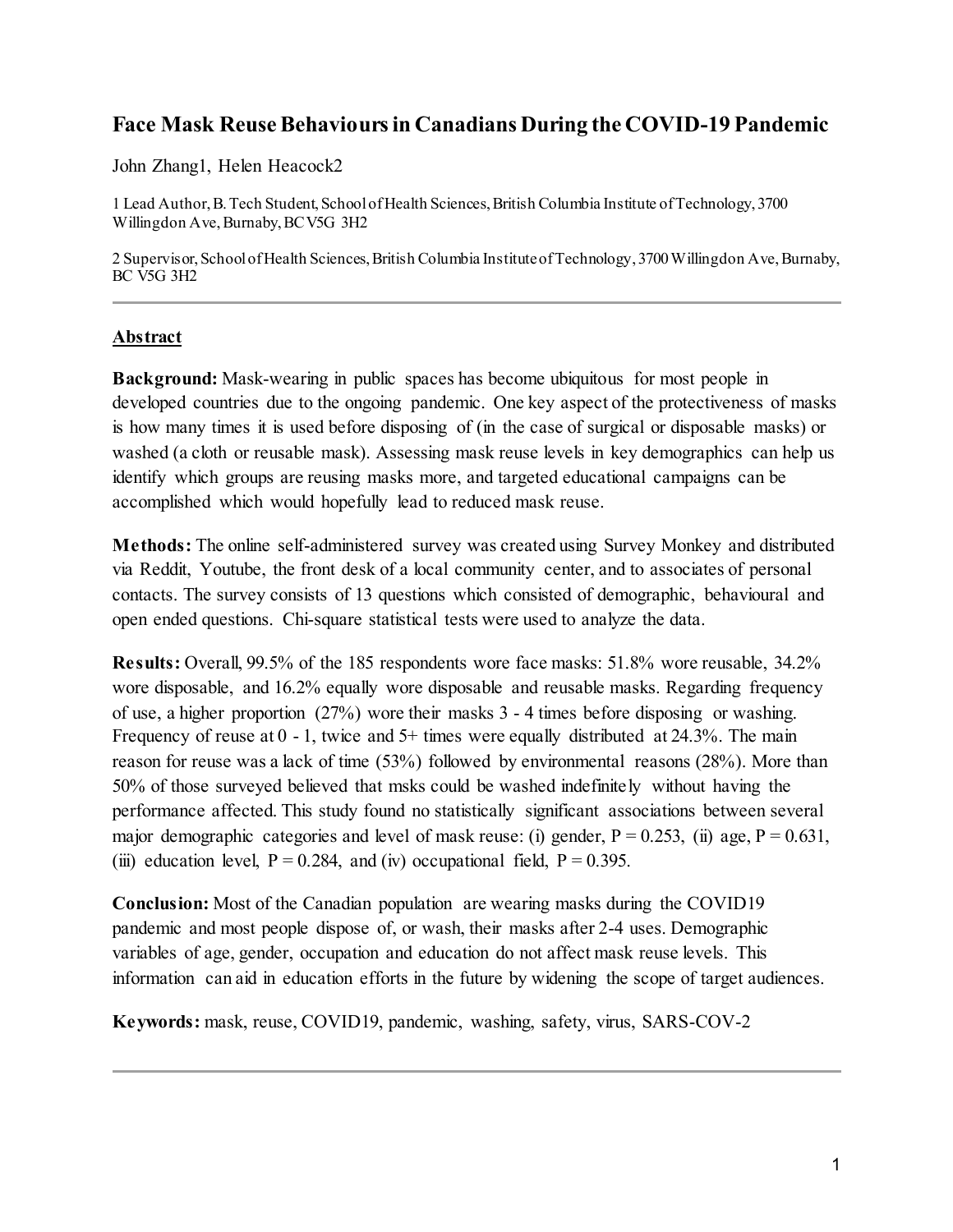### **Introduction**

Mask-wearing in public spaces has become ubiquitous for most people in developed countries due to the ongoing pandemic. The wearing of masks in public spaces is considered a vital component in alleviating the person to person spread to the novel coronavirus (COVID-19). The current climate surrounding face masks usually revolves around the idea of wearing a mask in order to protect others. However, the efficacy of the mask in protecting the wearer is usually less focused on, especially the efficiency of the mask in preventing the wearer from inhaling viral particles such as COVID-19. One key aspect of the protectiveness of masks is how many times it is used before disposing of (in the case of surgical or disposable masks) or washed (a cloth or reusable mask). Therefore, the objective of this literature review is to determine if there is justification for a survey study which focuses on the number

of times an average mask is reused before being disposed of or washed, and the variables which contribute to reuse levels.

### **Literature Review**

There is evidence of widespread mask reuse in current literature. A study in Brazil (Pereira-Ávila, 2020) also honed in on mask reuse. The study was relatively large, with 3, 981 participants in total. They found that over 50% of people use one-time use surgical masks more than once before disposing, and cloth masks over five times before washing.

The primary function of a face mask, in terms of wearer protection, is to prevent pathogens from entering the nose or mouth of the wearer. As the mask filters potential disease-causing microbes, these pathogens accumulate inside the mesh fibers of the mask (National, 2006) and this process worsens the protective abilities over time. In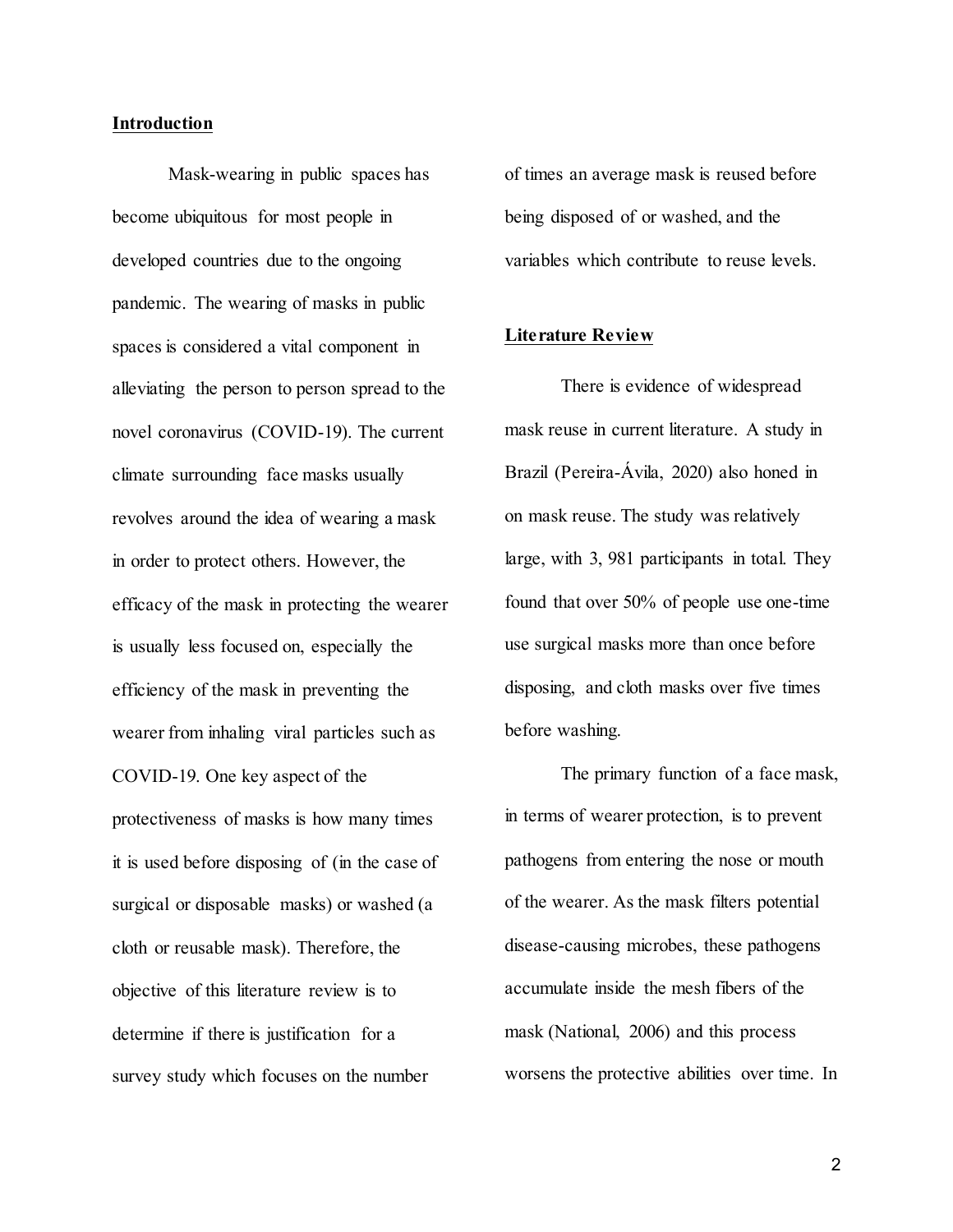a study done in Shanghai, China (Zhiqing, 2018), pathogen levels were five times higher in masks that were worn for 6 hours as compared to masks worn 2 hours. Not only that, the majority of these microbes were from the wearer themselves, most likely from touching the mask over time.

However, mask contact is even worse when reusing as compared to extended use. A recent rapid evidence review (Toomey, 2020) found that mask wearers often touch the front portion of the masks when removing or putting them on, creating chances for contact transmission between their hands and the mask. This could translate into increased microbe or viral load on the mask if the mask is not disposed of or washed frequently. Adding on to this issue is the longevity of COVID-19 on surfaces. Without disinfection, studies have shown that COVID-19 can survive on mask surfaces anywhere from 2 days (Dehbandi, 2020) to 9 days (Rubio-Romero,

2020). This means that unless the mask is isolated without wear for over 9 days, previous viral particles could threaten the mask wearer if the mask is reused and therefore reuse can lead to infection.

The effectiveness of cloth masks seems to decline with successive washes. A Nepalian study (Neupane, 2019) found that the porosity of cloth masks increased each time they were washed, levelling out at about a 20% porosity increase after the fourth wash and drying cycle. Therefore, this study can also determine if people are keeping their cloth masks for too long before disposing.

### Purpose of the Study

Currently, there are several gaps in the current knowledge regarding face mask reuse practices. While it is safe to assume that some degree of mask reuse is occurring, as shown in the Brazilian study, it's difficult to say with any degree of certainty how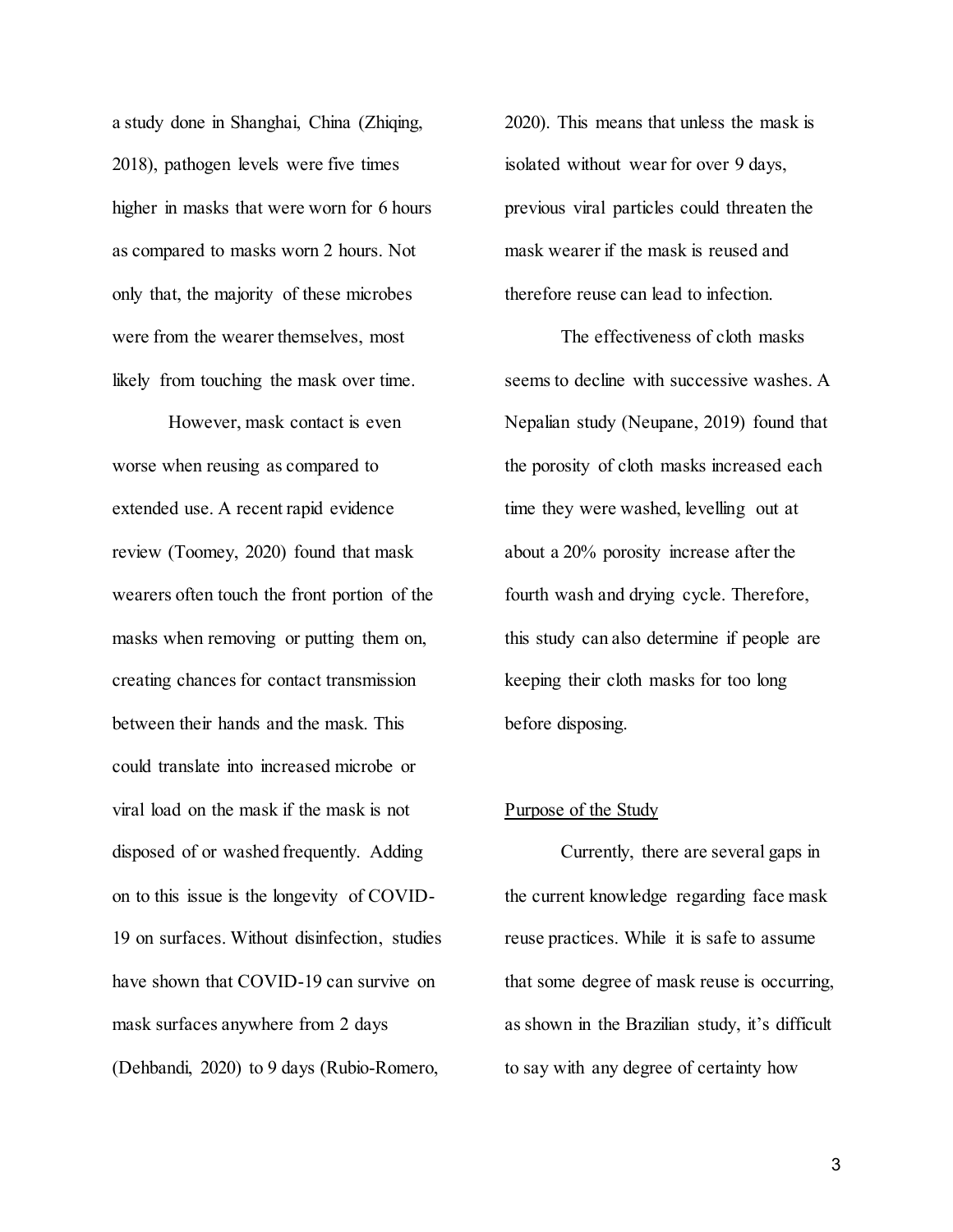often or how many times people do so in developed countries like Canada. It is also unknown how widespread mask reuse is. Is it 10% of the population? 30% Or is it 70%? There is simply no study that addresses these issues. It's also unknown as to why people reuse masks. Variables such as education, gender, age, occupation, socioeconomic bracket could each uniquely affect mask wearing etiquette. Perhaps workplace mask policies affect mask reuse. Or their preference between cloth or disposable masks lead to differences in reuse. These variables will be illuminating in telling us who and why people reuse masks.

### **Methods and Materials**

#### Materials

A Windows computer with Microsoft Excel and NCSS 12 software was used to analyze data from an online survey hosted by SurveyMonkey. Also, a printer was used to print a physical copy of the QR

code of the survey and was used at a local community centre.

#### Standard Methods

An online SurveyMonkey survey was distributed publicly on Reddit between the weeks of January 10th to February 16th, 2021. Subreddits such as r/TakeMySurvey are followed by those who are more inclined to respond to surveys (Jones, 2020). The survey was forwarded to contacts of the primary researcher's professor, Helen Heacock. They were told to forward the information to their own contacts as well. It was also forwarded to a personal friend who is a high school teacher. Though he did not complete the survey himself, he asked his students to fill it out if they chose to. The survey was also posted as a QR code at a local community centre for visitors to scan and complete. Lastly, the survey link was posted to several Canadian COVID19 related YouTube videos in the comments section. Since the study revolves around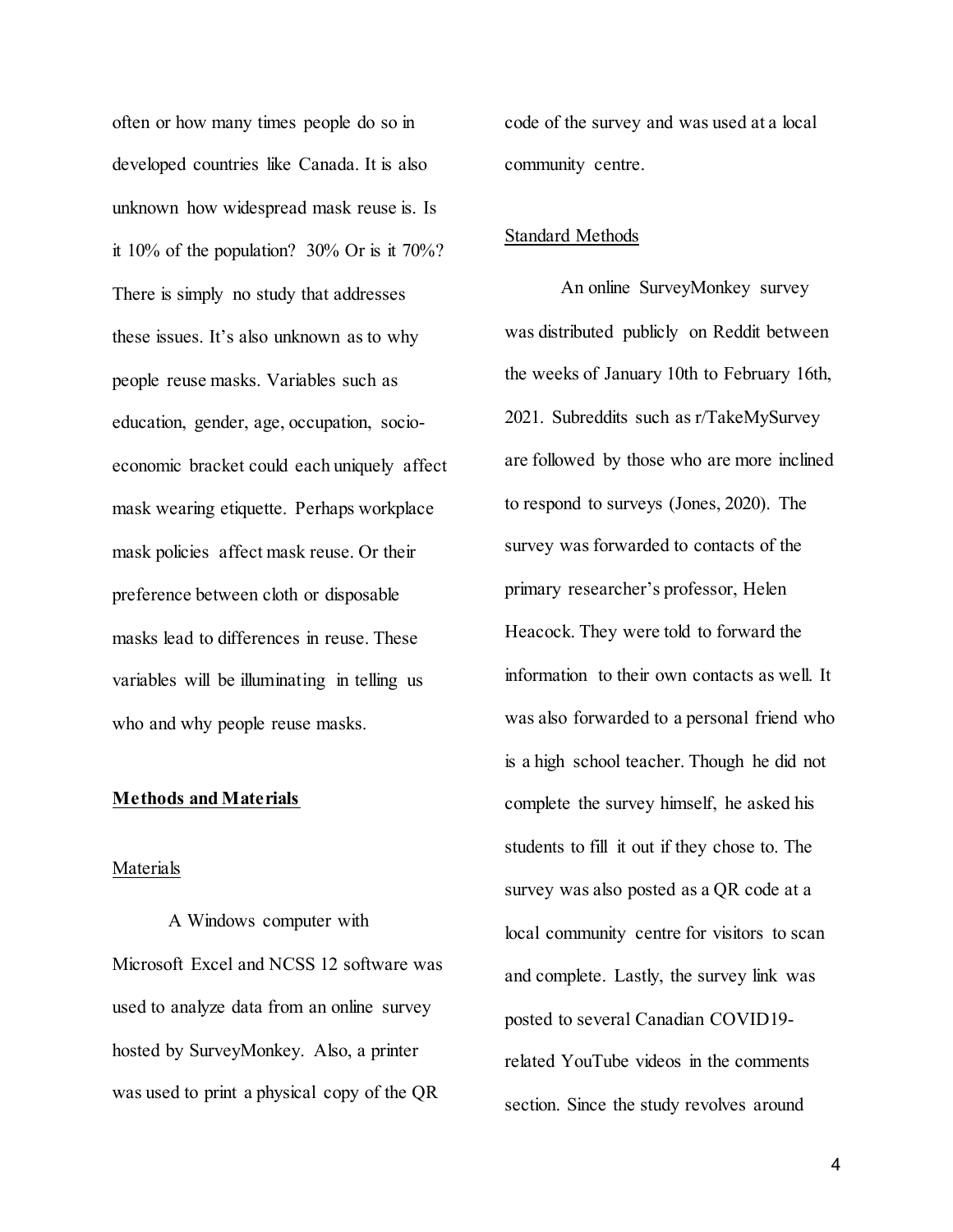mask reuse, people who consume COVID19 content may be more likely to complete the survey (Nemoyten, 2018).

The survey consisted of three main parts: demographics, general knowledge and information about mask reuse, and one open-ended question. To keep the survey comfortable to use, a "Prefer not the answer" option was listed for each closedended question.

#### Inclusions and Exclusion Criteria

Since this study is focused on Canadians, non-Canadians were excluded from the study. Friends, family and classmates of the primary researcher were excluded as well.

## Ethical Considerations

The study methods received approval from the BCIT Research Ethics Board. The link to the survey contained a cover letter, consent form and the survey itself.

### **Results**

#### Descriptive Statistics

Of the 185 respondents, 41.3% were male, 57.07% were female, 1.09% were other and 0.54% preferred not to answer. The age distribution was fairly broad, with 25.95% being 24 and under, 25.95% 25-34, 30.27% 35-54 and 17.84% 55+. In terms of education level, 15.68% were high school level or earlier, 25.41% had some level of college/technical school/university experience, 31.35% had a university undergraduate degree, and 27.57% had some type of university graduate degree. Occupational fields varied between healthcare and medicine (17.3%), business (16.22%), services (11.89%), law enforcement (3.24%), arts and entertainment (10.27%), industry and manufacturing  $(8.11\%)$ , not current working  $(17.84\%)$ , skip this question  $(1.62\%)$  and other  $(13.51\%)$ .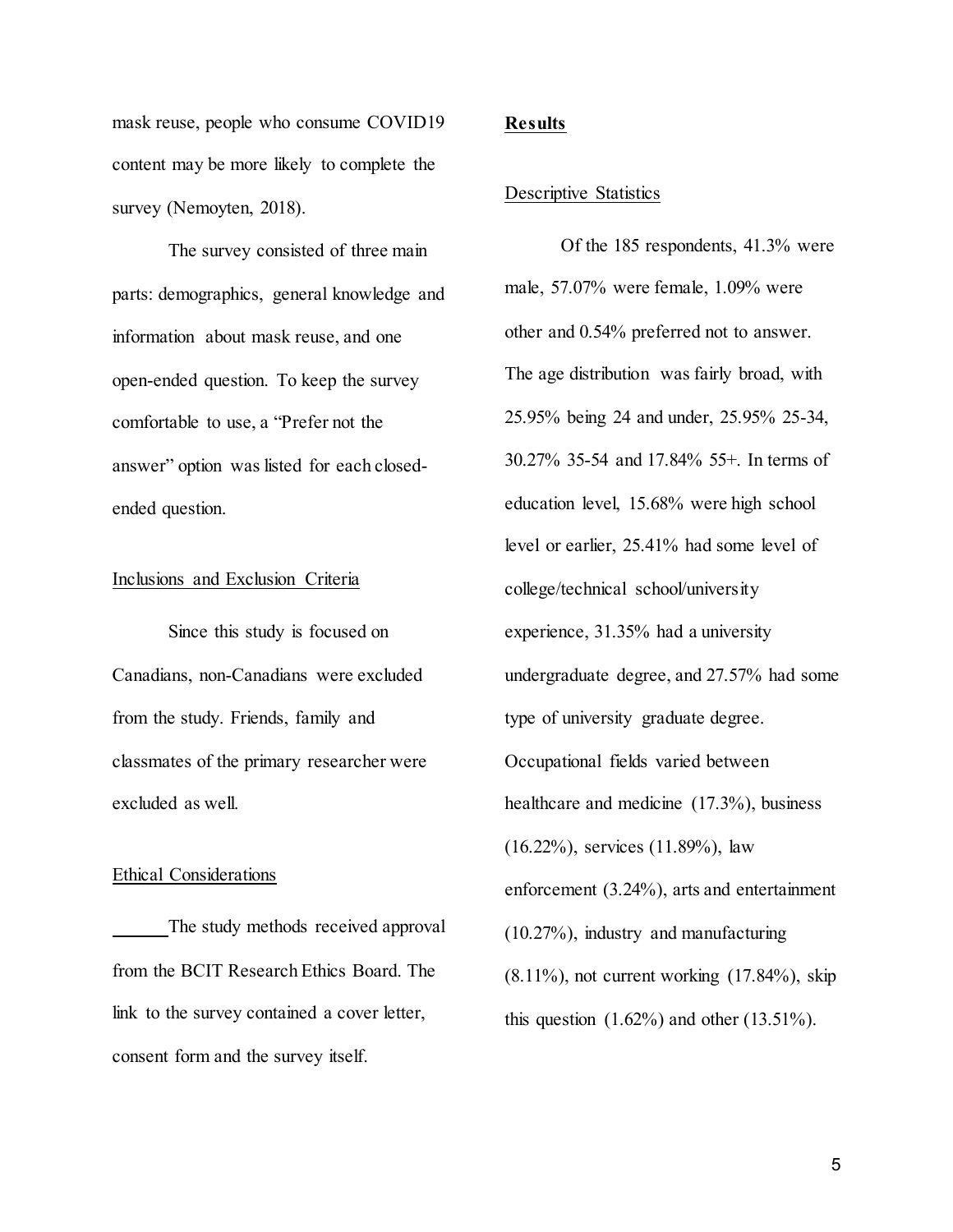



Most respondents (50.8%) wore reusable masks while some wore disposable masks (32.4%) and 16.22% wore both types equally.



## Figure 2: How many times masks are used

### before washing/disposal

The spread here was quite even. It should be noted that 75.68% of respondents reused masks at least 2 times before disposing/washing.



## Figure 3: Reasons for Mask Reuse

Time was the main reason for mask

reuse, followed by environmental reasons.



## Figure 4: How many times do people

believe a reusable mask can be washed

### before losing effectiveness

Over half (52.97%) of respondents believe that reusable masks can be washed indefinitely without any performance decrease.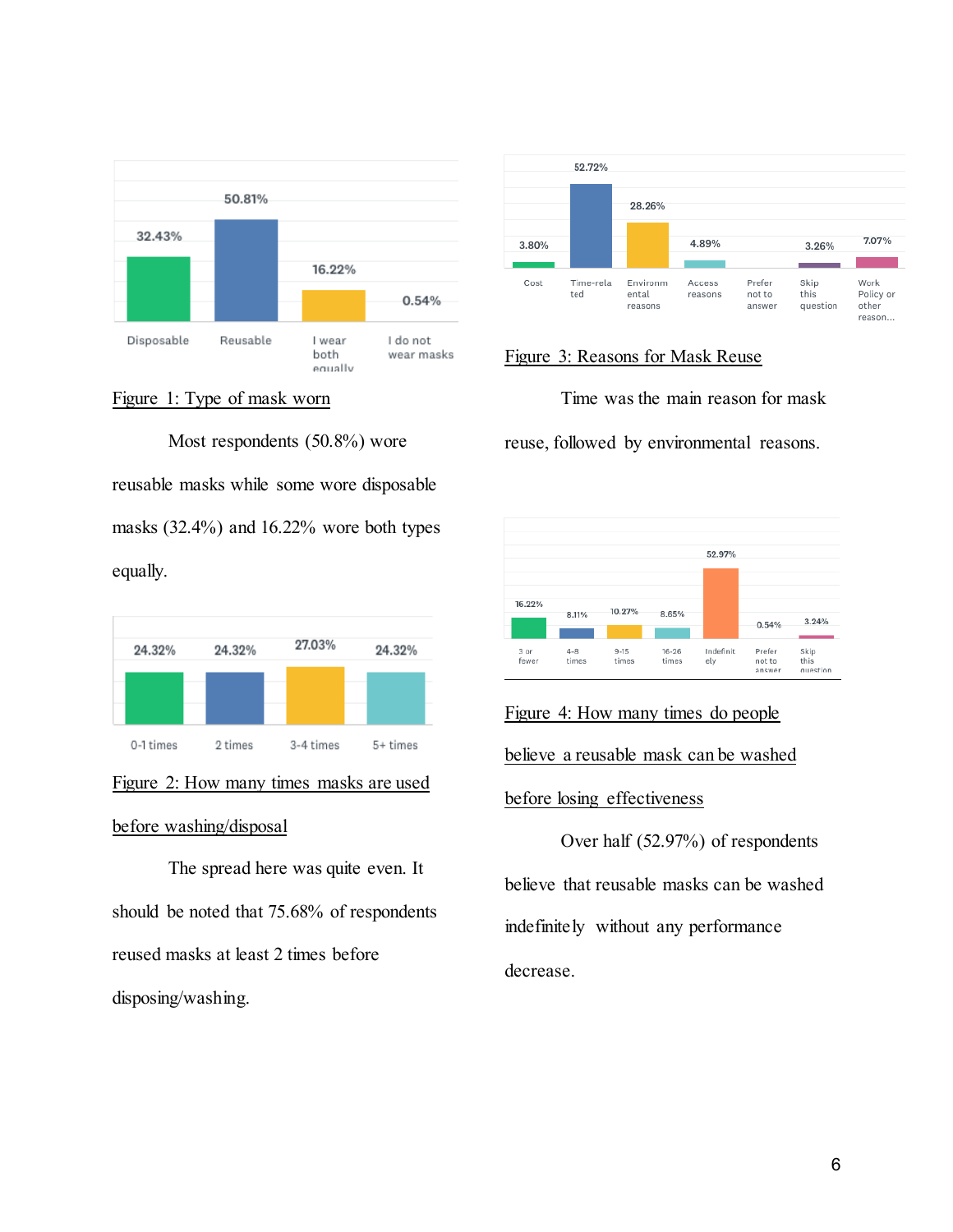## Inferential Statistics

To analyze the data between the independent variables of age, gender, education and occupation with the dependent variable of mask reuse, chi-square tests were performed Table 1: The Null and Alternative Hypotheses using NCSS 12 software. This study has found no statistically significant associations between several major demographic categories and level of mask reuse.

| Ho and Ha                                                                                                                                                                  | <b>Test Used</b> | Result       | Conclusion                                                                                                        |
|----------------------------------------------------------------------------------------------------------------------------------------------------------------------------|------------------|--------------|-------------------------------------------------------------------------------------------------------------------|
| Ho: There is no<br>association between age<br>and mask reuse levels<br>Ha: There is an<br>association between age<br>and mask reuse levels                                 | Chi-Square       | $P = 0.631$  | Do not reject Ho and<br>conclude there is no<br>association between age<br>and mask reuse levels.                 |
| Ho: There is no<br>association between<br>education level and<br>mask reuse levels<br>Ha: There is an<br>association between<br>education and mask<br>reuse levels         | Chi-Square       | $P = 0.2839$ | Do not reject Ho and<br>conclude there is no<br>association between<br>education level and<br>mask reuse levels.  |
| Ho: There is no<br>association between<br>gender and mask reuse<br>levels<br>Ha: There is an<br>association between<br>gender and mask reuse<br>levels                     | Chi-Square       | $P = 0.2532$ | Do not reject Ho and<br>conclude there is no<br>association between<br>gender and mask reuse<br>levels.           |
| Ho: There is no<br>association between<br>occupation field and<br>mask reuse levels<br>Ha: There is an<br>association between<br>occupation field and<br>mask reuse levels | Chi-Square       | $P = 0.3947$ | Do not reject Ho and<br>conclude there is no<br>association between<br>occupation field and<br>mask reuse levels. |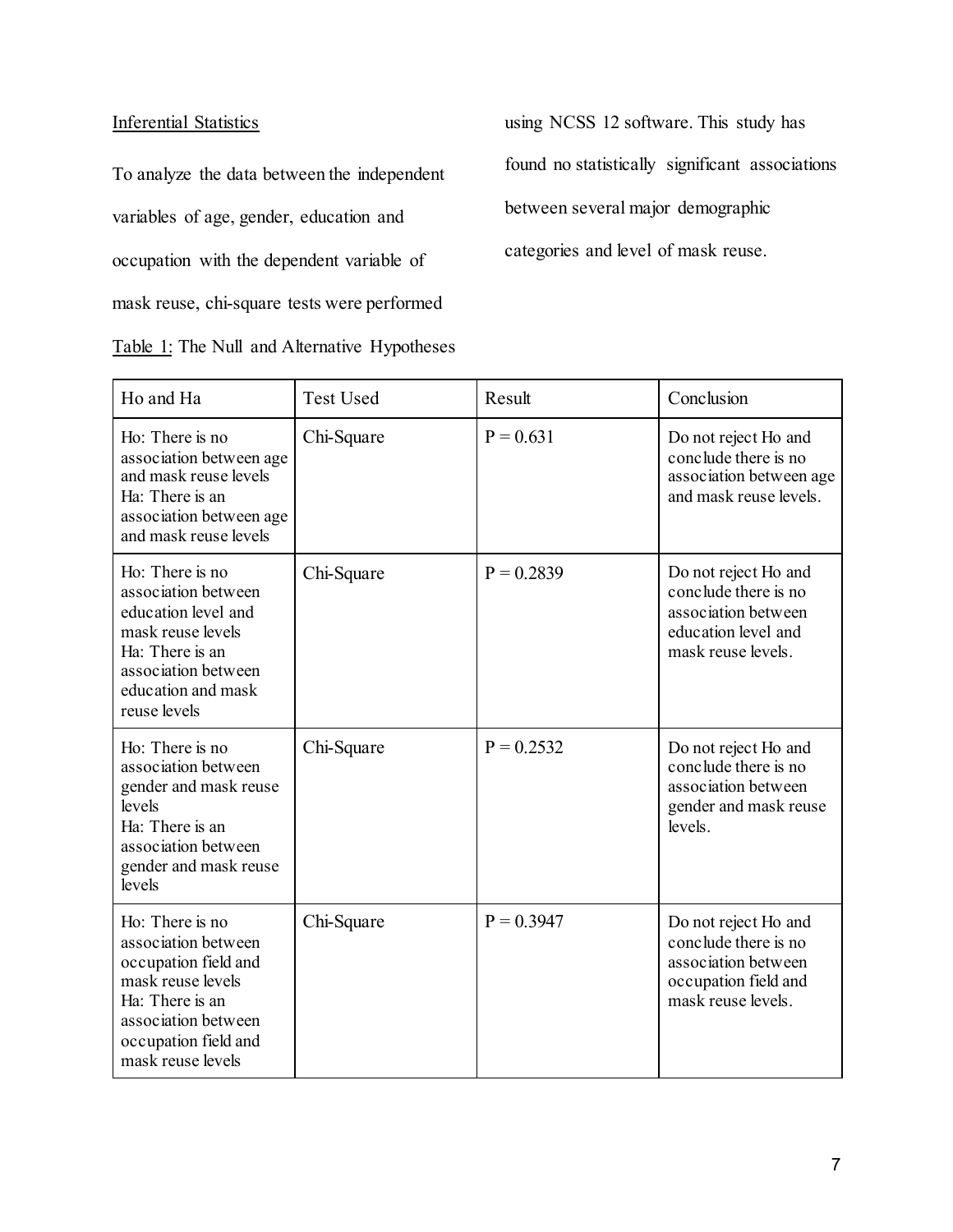## **Discussion**

There are some important patterns to be found in the descriptive statistics.

### Mask Reuse

Most people are using their masks at least twice before washing or disposing, and therefore this supports Pereira-Ávila (2020), which states that over half of people use disposable masks more than once before disposal. In this study, times of mask wearing were not directly recorded, and therefore this may have affected the results. However, in the open-ended section, many people stated that though they reuse disposable masks several times if used for short periods, they would dispose of one after a single use if used for a prolonged stretch of time. This suggests people who use masks briefly are the ones who are at higher risk of mask contamination due to reuse. However, those who wear masks for prolonged periods of time are also at risk.

Zhiqing (2018) states that pathogen levels are five times greater in masks that have been donned for 6 hours as compared to 2 hours. Also, some health sites such as the World Health Organization (When and how to use masks, 2020) state that masks should be disposed of when soiled or wet. The longer masks are worn for, especially when used for talking, the greater the moisture content or dampness, allowing pathogens to grow. Standardization of recommendations would be beneficial for proper mask usage, especially when considering that repeated donning and doffing of masks creates opportunities for touching of the mask front, according to Toomey (2020). A lack of time was the most common reason for mask reuse, followed by environmental concerns. Combined, these two factors comprise over 80% of the decision to reuse masks. This suggests that convenience is the greatest factor for mask reuse. In 2020, there were several months when access may have been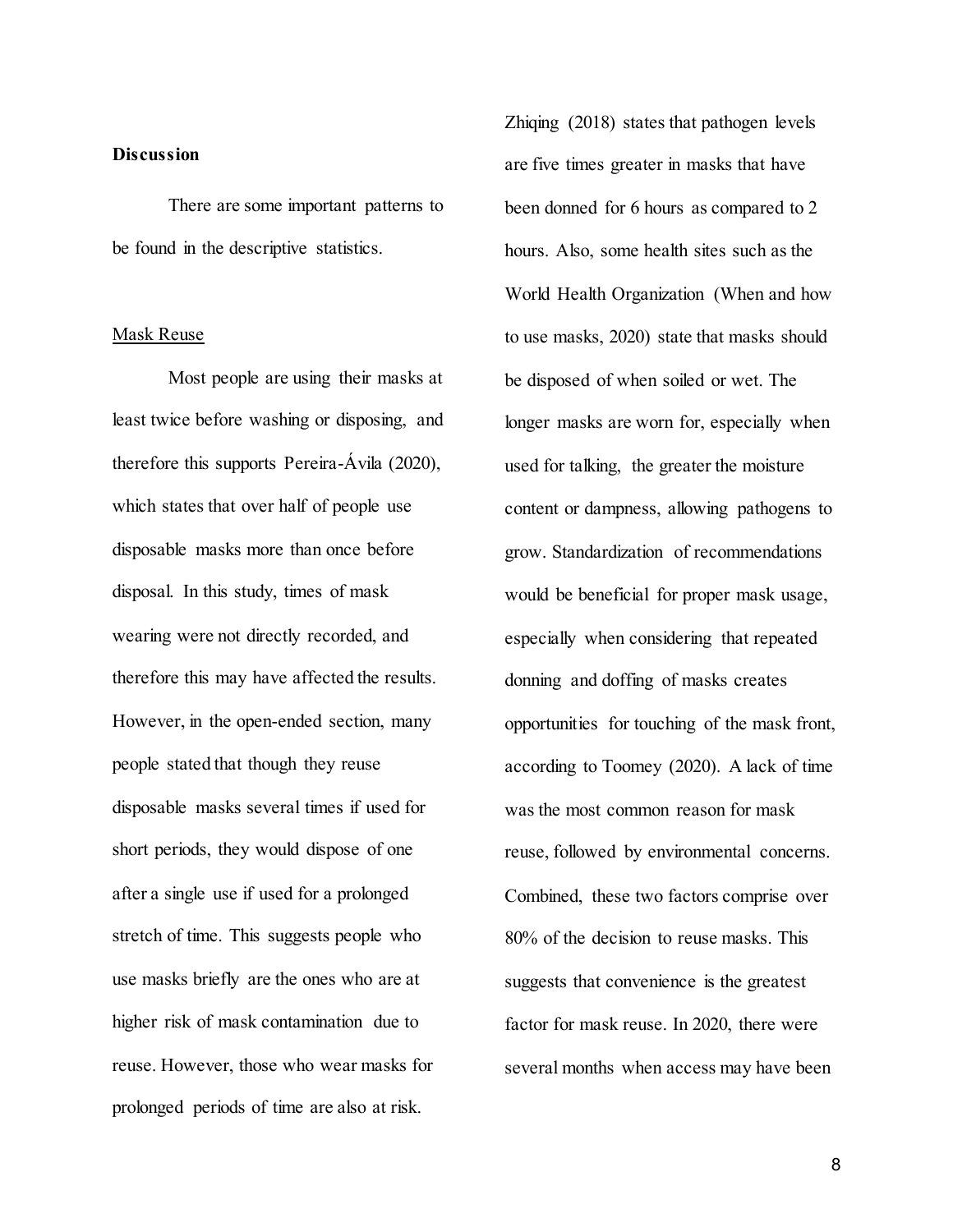a larger concern, but supplies have now since stabilized, and the increased supply of masks have consequently reduced their pricing.

### Mask Washing

In terms of mask washes, reusable masks are being washed too many times. According to Neupane (2019), cloth masks become 20% more porous after the fourth wash cycle. Though reusable masks are designed to be washed, pure cotton masks do increase in porosity with successive washes. However, over half of the people from this study believe that reusable masks can be washed indefinitely. This suggests that the term "reusable" mask may possibly give the public the idea that it is infinitely reusable, and therefore infinitely washable. Since people do not see the porosity difference with their eyes, it may be difficult for them to detect that the masks have become more air-permeable, especially

when the effect has slowly matured over several wash cycles. Additionally, there is no current widespread education regarding mask porosity increases. The public may understand the importance of washing their reusable masks but seem to be largely unaware of the issues regarding excessive washing.

## External Validity

The findings could be extrapolated to all residents of Canada (excluding Territories). Ages recorded were relatively broad and inclusive, large percentages of both genders responded, and a vast array of occupations and education levels were included.

## Limitations

Limitations include a lack of other methods of survey delivery, limited response rate, lack of a prize to incentive participants,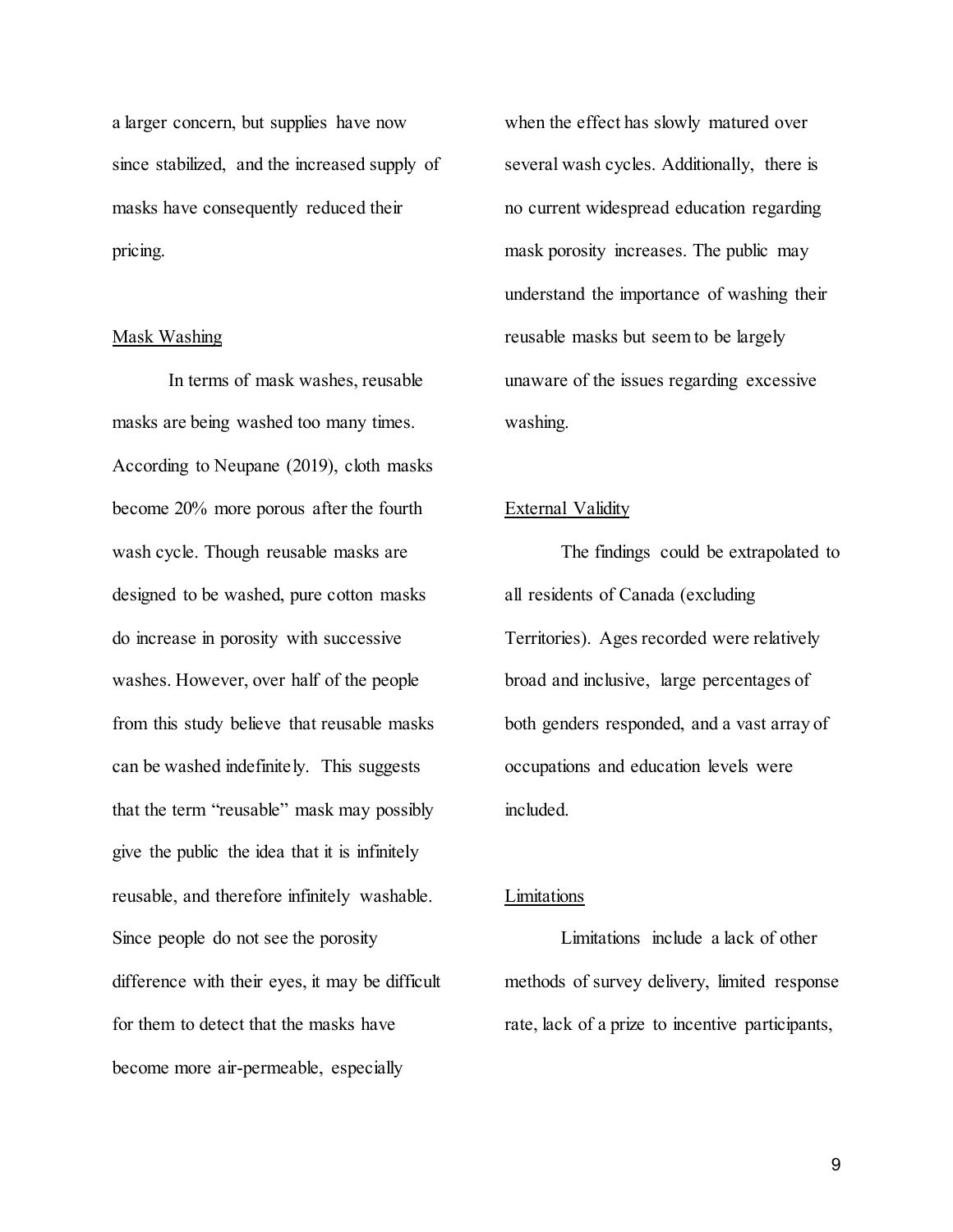limited time to gather responses, and a lack of money for promotion.

The survey itself also had limitations. The generalizability of the results may have been improved if the survey was offered across more social media platforms. Extra questions could have also been added to find rationale behind behaviours.

## Knowledge Translation

We now know that gender, age, education level, and occupational status does not greatly affect the levels of mask reuse in Canadians. Therefore, any future efforts to reduce mask reuse will not have to create special programs for target groups. A broad educational campaign, not targeting any specific demographic group would probably be sufficient.

On a local level, stakeholders such as business owners, schools and smaller organizations could put forth health

promotion campaigns that aim to reduce mask reuse, as well as to remind people of the dangers regarding successive washing of reusable masks. These campaigns would mainly target individuals who use cotton reusable masks, as well as those who use disposable masks for brief periods, and therefore more likely to reuse. On a provincial level, knowing why people reuse masks may be useful. Since the study reveals that most people reuse masks largely due to convenience, the Ministry of Environment may opt to make masks accessible in public spaces, similar to complimentary waste bags at dog parks as this practice has shown to reduce unclaimed dog waste and also improve park cleanliness (Kilcona, 2015). By increasing accessibility to complimentary single-use masks, increased mask changing behaviour may be seen in the public. Also, environmental concerns are another issue that cause people to reuse masks. Therefore, different waste or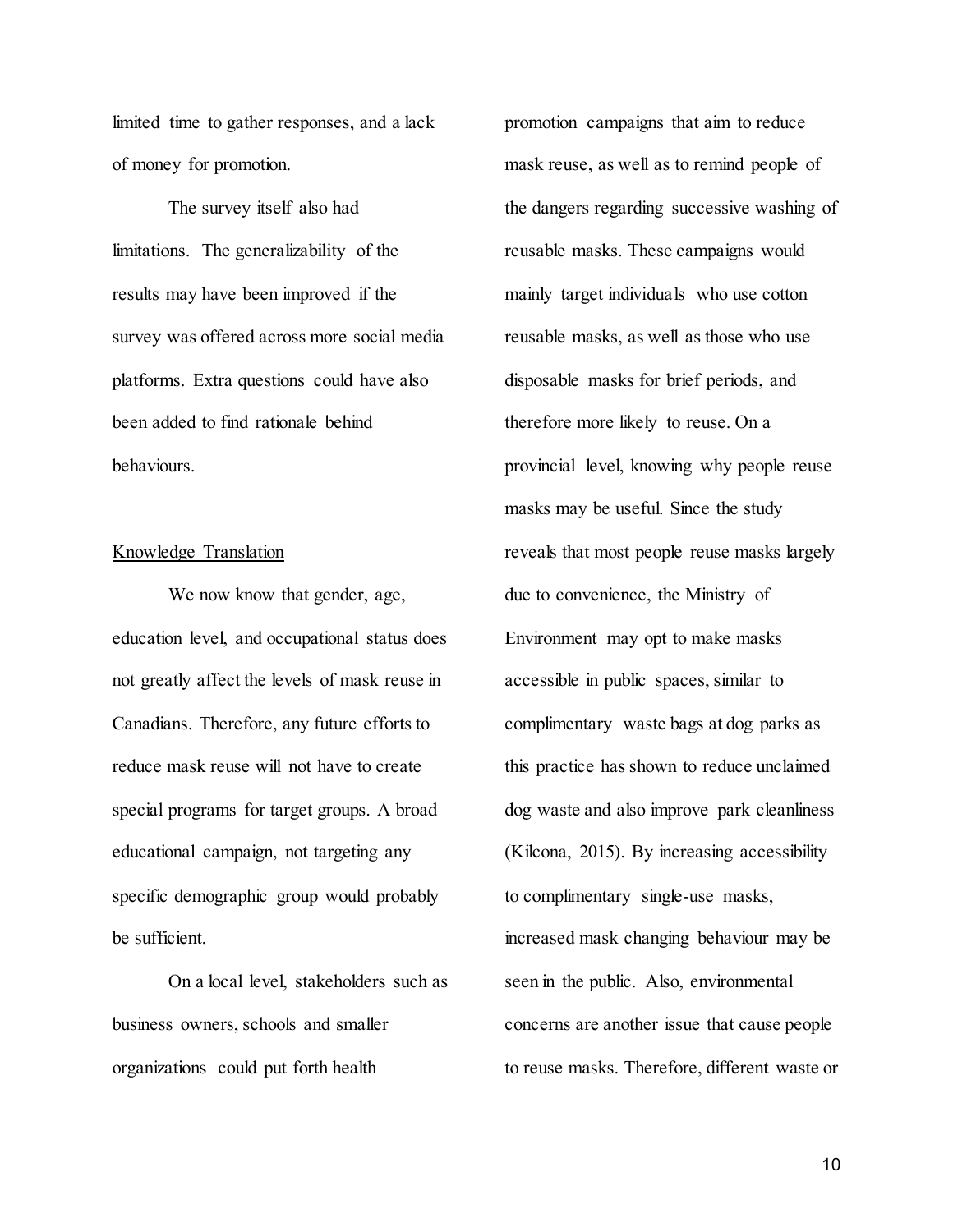sterilization strategies may be used so that masks may be either disposed of with less effect to the environment or may be reused instead of disposed of altogether.

### Future Research

Future student projects may include:

- Seeing if people would be willing to reuse second-hand masks that have been sterilized, and what factors contribute to their decisions.
- Conducting the same study, but with the two questions that are listed in the limitations section above. The survey would include questions regarding reusable mask material and average time of mask usage.
- Conducting a study post-pandemic to assess levels of mask use and reasons for wearing a mask without the presence of a viral threat.

### **Conclusion**

Though the COVID19 pandemic may not last forever, this unprecedented event has changed our view on the importance of face masks, and indirectly, the issue of mask reuse. This research study showed that the demographics of age, gender, occupation and education level have little to no association with levels of mask reuse. However, the study revealed that people are reusing masks more than we may expect, and the primary reason is for convenience with the secondary reasons being environmental concerns. A second issue of note is that most people seem to believe that reusable masks are able to withstand unlimited wash cycles without losing performance. These findings give us reason to believe that increased educational efforts are needed to remind people of the dangers regarding successive mask washing. More importantly, varying levels of government looking to decrease mask reuse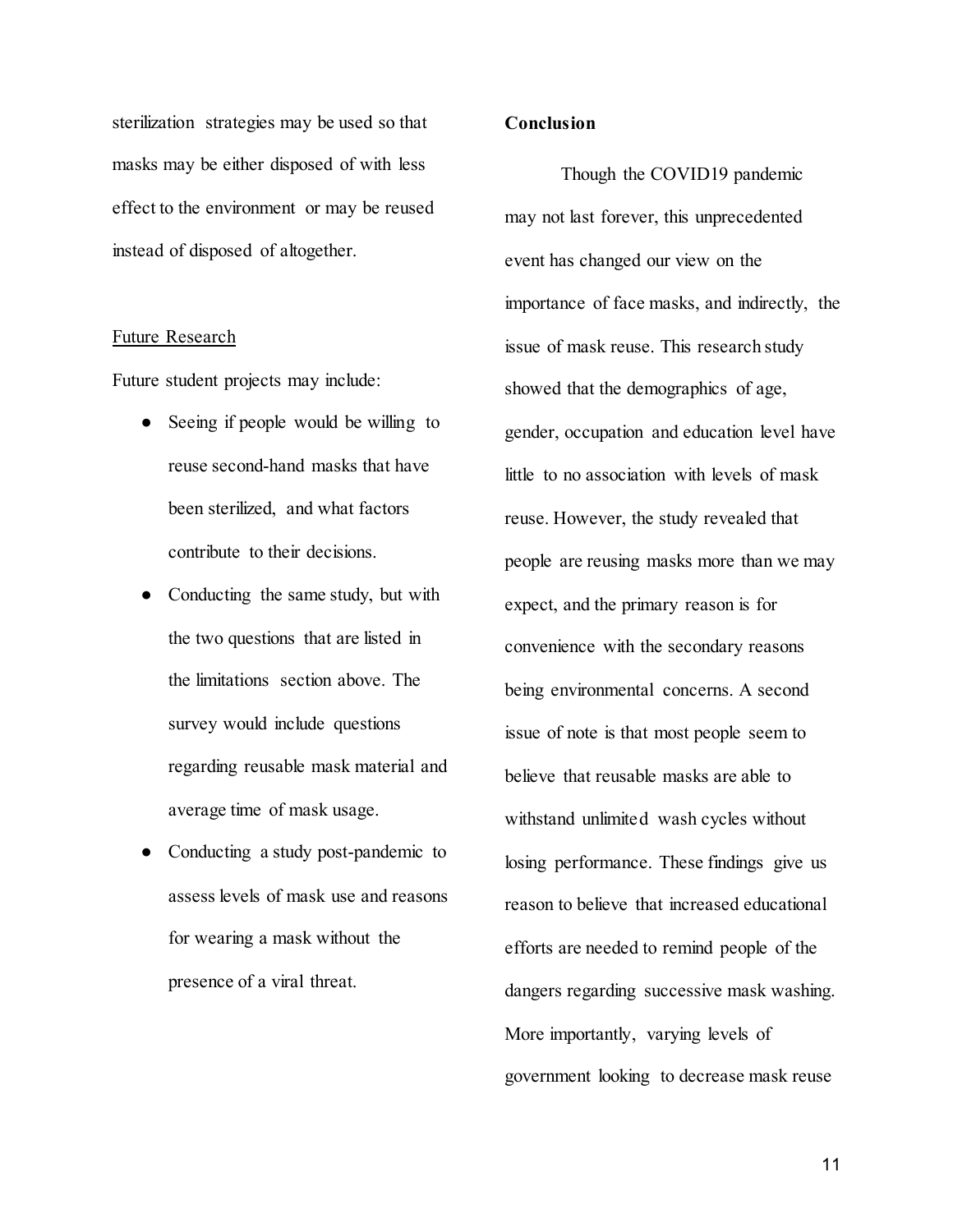levels may find success in increasing the accessibility of masks in public spaces, as well as encourage new mask recycling technologies. By employing educational efforts and minimizing public concerns regarding mask reuse, public health and safety may be improved and mask use behaviours could change, therefore better preparing us for any future events similar to COVID19.

### **Acknowledgements**

The lead author would like to thank Helen Heacock for her optimism and ongoing encouragement throughout the process of this entire study, as well as all the survey participants.

### Competing Interest

The author declares that they have no competing interests.

## References

Dehbandi, R., & Zazouli, M. A. (2020). Stability of SARS-CoV-2 in different environmental conditions. *The Lancet Microbe*, *1*(4), e145. https://doi.org/10.1016/s2666 -5247(20)30093-8 Jones, N. (2020, February 6). *A 7-*

> *step guide for effective survey recruitment on Reddit*. Medium. [https://towardsdatascience.co](https://towardsdatascience.com/a-7-step-guide-for-effective-survey-recruitment-on-reddit-77837380cbe) [m/a-7-step-guide-for](https://towardsdatascience.com/a-7-step-guide-for-effective-survey-recruitment-on-reddit-77837380cbe)[effective-survey-recruitment](https://towardsdatascience.com/a-7-step-guide-for-effective-survey-recruitment-on-reddit-77837380cbe)[on-reddit-77837380cbe](https://towardsdatascience.com/a-7-step-guide-for-effective-survey-recruitment-on-reddit-77837380cbe)

*Kilcona Park Waste Bag Dispenser Pilot Project Evaluation | Kilcona Park Dog Club*.  $(2015)$ . Kilconaparkdogclub. http://kilconaparkdogclub.ca/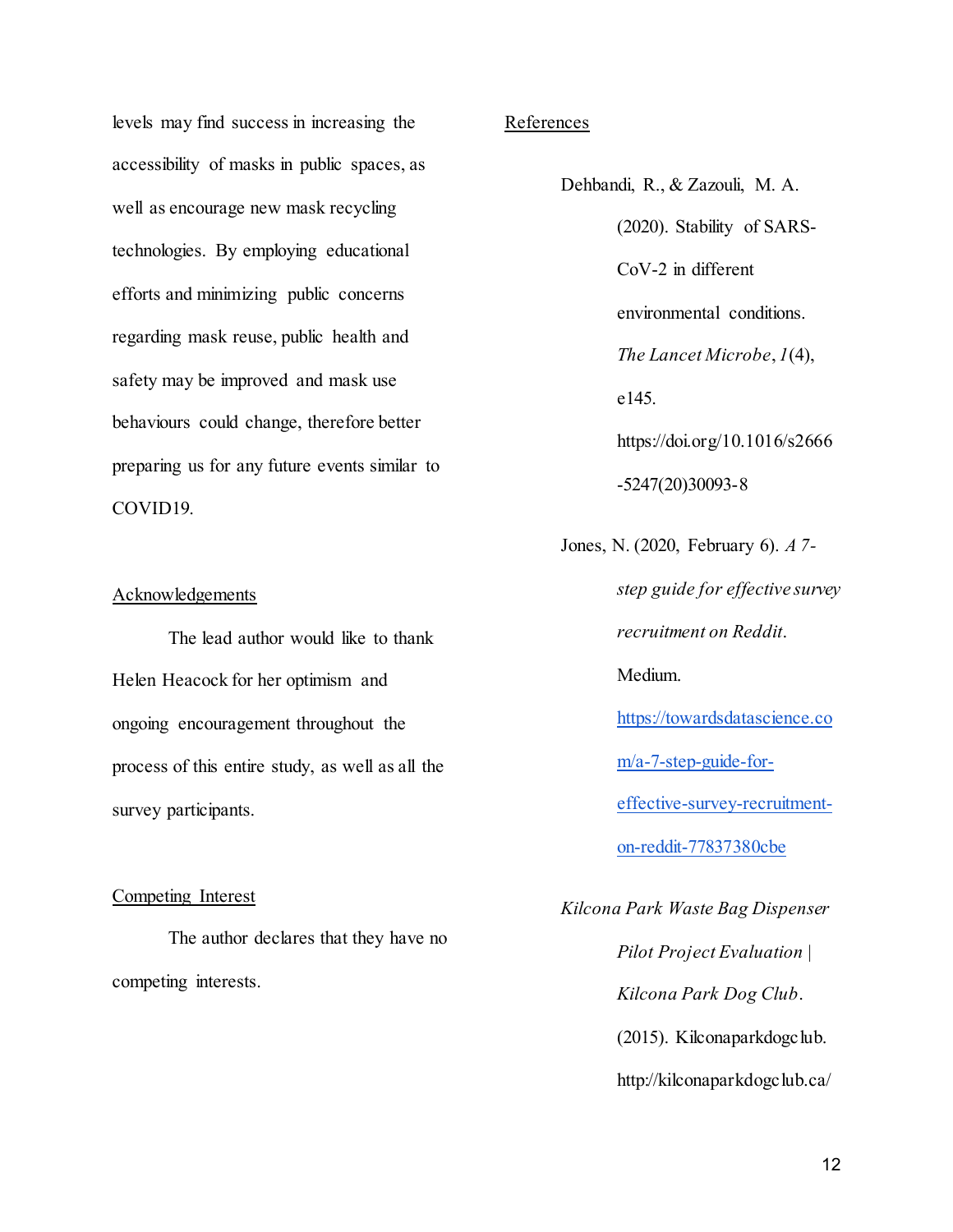kilcona-park-waste-bagdispenser-pilot-projectevaluation/#.YGHTwEhKj9 A

National Academies of Sciences

Engineering and Medicine. (2006). *Reuse of Disposable Medical Masks During Flu Pandemic Not Recommended; Reusing Respirators Is Complicated*. Nationalacademies.Org. https://www.nationalacademi es.org/news/2006/04/reuseof-disposable-medicalmasks-during-flu-pandemicnot-recommended-reusingrespirators-is-complicated

Nemoyten, A. (2018, March 27). *Three Lessons for DIY Market Research with Surveys and… Reddit?* Medium.

https://medium.com/@aaronn emoyten/three-lessons-fordiy-market-research-withsurveys-and-reddit-1f902d3c4a94

Neupane, B. B., Mainali, S., Sharma, A., & Giri, B. (2019). Optical microscopic study of surface morphology and filtering efficiency of face masks. *PeerJ*, *7*, e7142. https://doi.org/10.7717/peerj.

7142

Pereira-Ávila, F. M. V., Lam, S. C., Góes, F. G. B., Gir, E., Pereira-Caldeira, N. M. V., Teles, S. A., Caetano, K. A. A., Goulart, M. C. L., Bazilio, T. R., & Silva, A. C. O. (2020). Factors associated with the use and reuse of face masks among Brazilian individuals during the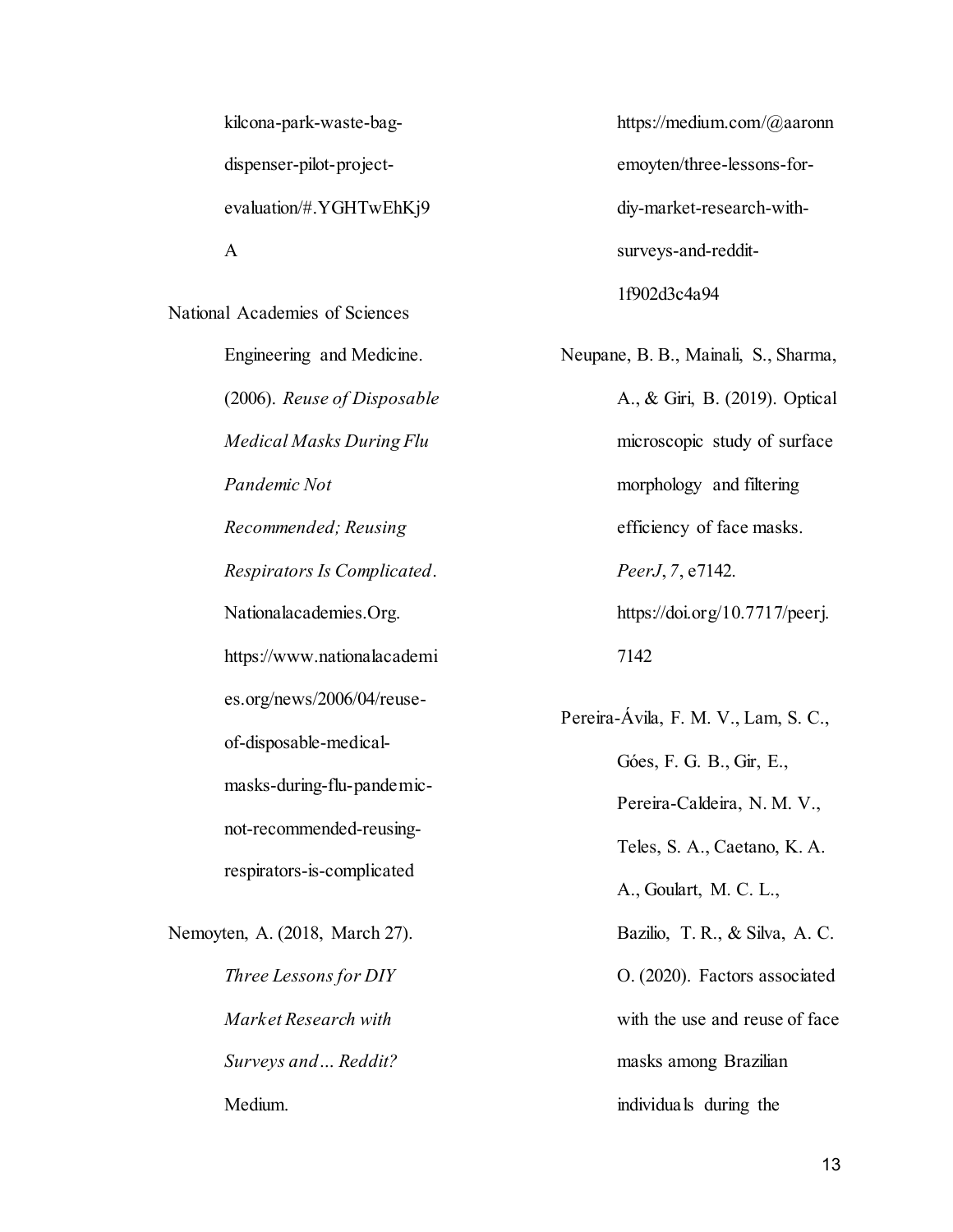COVID-19 pandemic. *Revista Latino-Americana de Enfermagem*, *28*, 1–9. [https://doi.org/10.1590/1518-](https://doi.org/10.1590/1518-8345.4604.3360) [8345.4604.3360](https://doi.org/10.1590/1518-8345.4604.3360)

Rubio-Romero, J. C., Pardo-Ferreira, M. C., Torrecilla-García, J. A., & Calero-Castro, S. (2020). Disposable masks: Disinfection and sterilization for reuse, and non-certified manufacturing, in the face of shortages during the COVID-19 pandemic. *Safety Science*, *129*, 104830. [https://doi.org/10.1016/j.ssci.](https://doi.org/10.1016/j.ssci.2020.104830) [2020.104830](https://doi.org/10.1016/j.ssci.2020.104830) Toomey, E., Conway, Y., Burton, C.,

Smith, S., Smalle, M., Chan, X. H. S., Adisesh, A., Tanveer, S., Ross, L., Thomson, I., Devane, D., & Greenhalgh, T. (2020).

Extended use or re-use of single-use surgical masks and filtering facepiece respirators during COVID-19: A rapid systematic review. *Infection Control & Hospital Epidemiology*, 1–25. https://doi.org/10.1017/ice.20 20.1243

Zhiqing, L., Yongyun, C., Wenxiang, C., Mengning, Y., Yuanqing, M., Zhenan, Z., Haishan, W., Jie, Z., Kerong, D., Huiwu, L., Fengxiang, L., & Zanjing, Z. (2018). Surgical masks as source of bacterial contamination during operative procedures. *Journal of Orthopaedic Translation*, *14*, 57–62. [https://doi.org/10.1016/j.jot.2](https://doi.org/10.1016/j.jot.2018.06.00) [018.06.00](https://doi.org/10.1016/j.jot.2018.06.00)